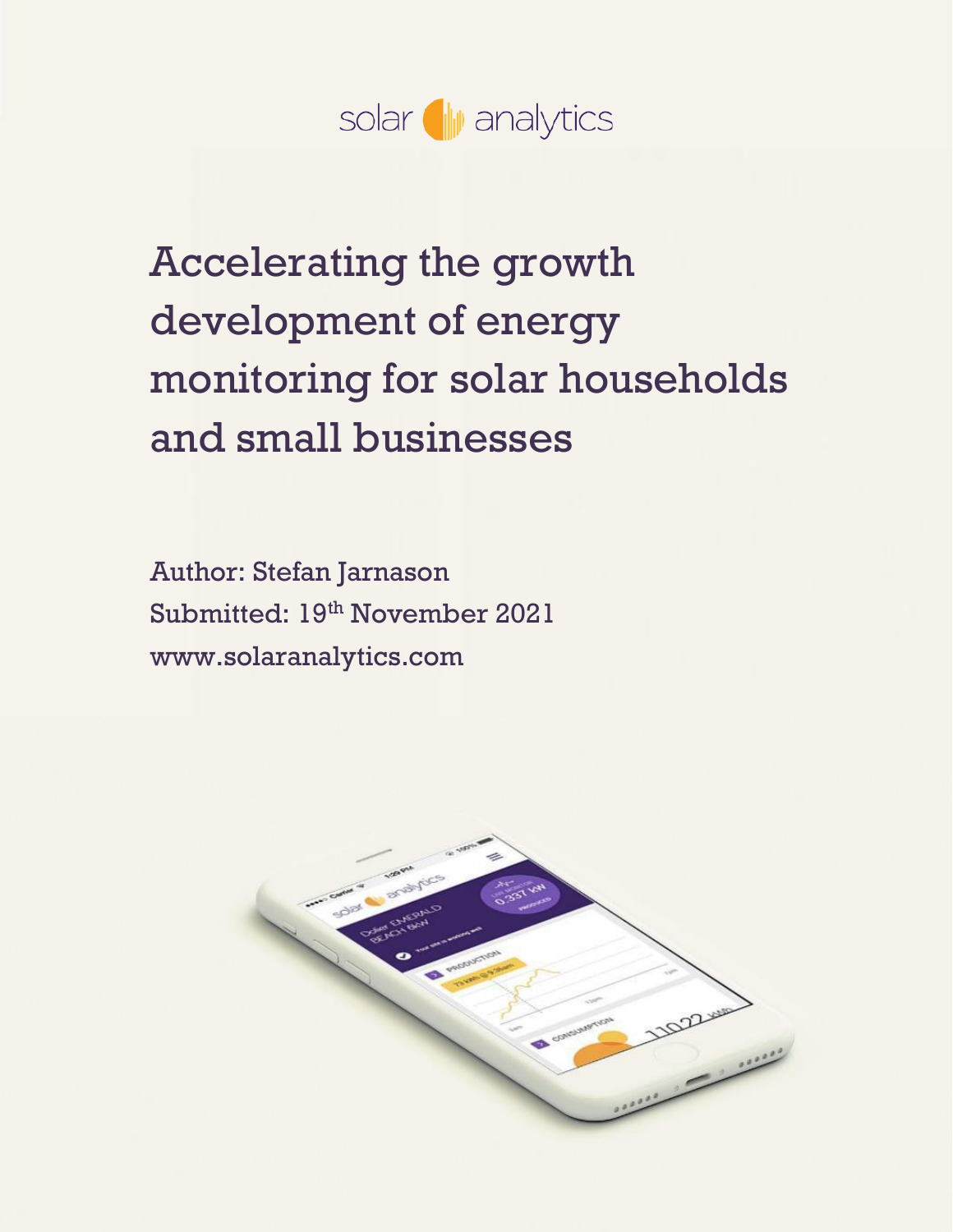This project received funding from the Australian Renewable Energy Agency (ARENA) as part of ARENA's Advancing Renewables Program.

The views expressed herein are not necessarily the views of the Australian Government, and the Australian Government does not accept responsibility for any information or advice contained herein.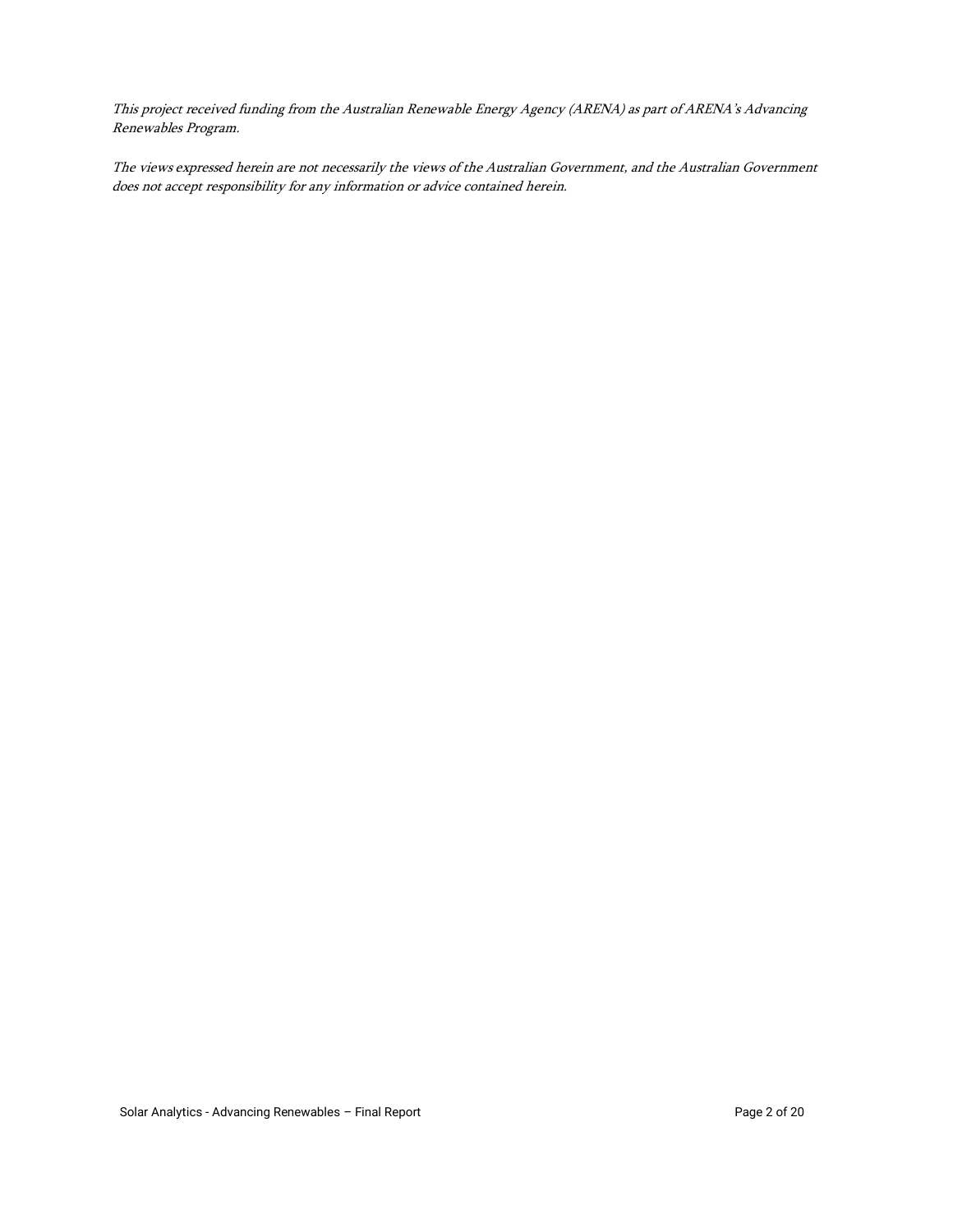## Table of Contents

| <b>Executive Summary</b>              | $\overline{4}$ |
|---------------------------------------|----------------|
| <b>Project Overview</b>               | 5              |
| <b>Solar Monitoring</b>               | 5              |
| <b>DER Control</b>                    | 6              |
| <b>Shared Solar</b>                   | 7              |
| Data visibility                       | 7              |
| <b>Project Outcomes and Learnings</b> | 8              |
| <b>Solar Monitoring</b>               | 8              |
| <b>DER</b> control                    | 11             |
| <b>Shared Solar</b>                   | 14             |
| Data Visibility                       | 15             |
| <b>Conclusion and Next Steps</b>      | 19             |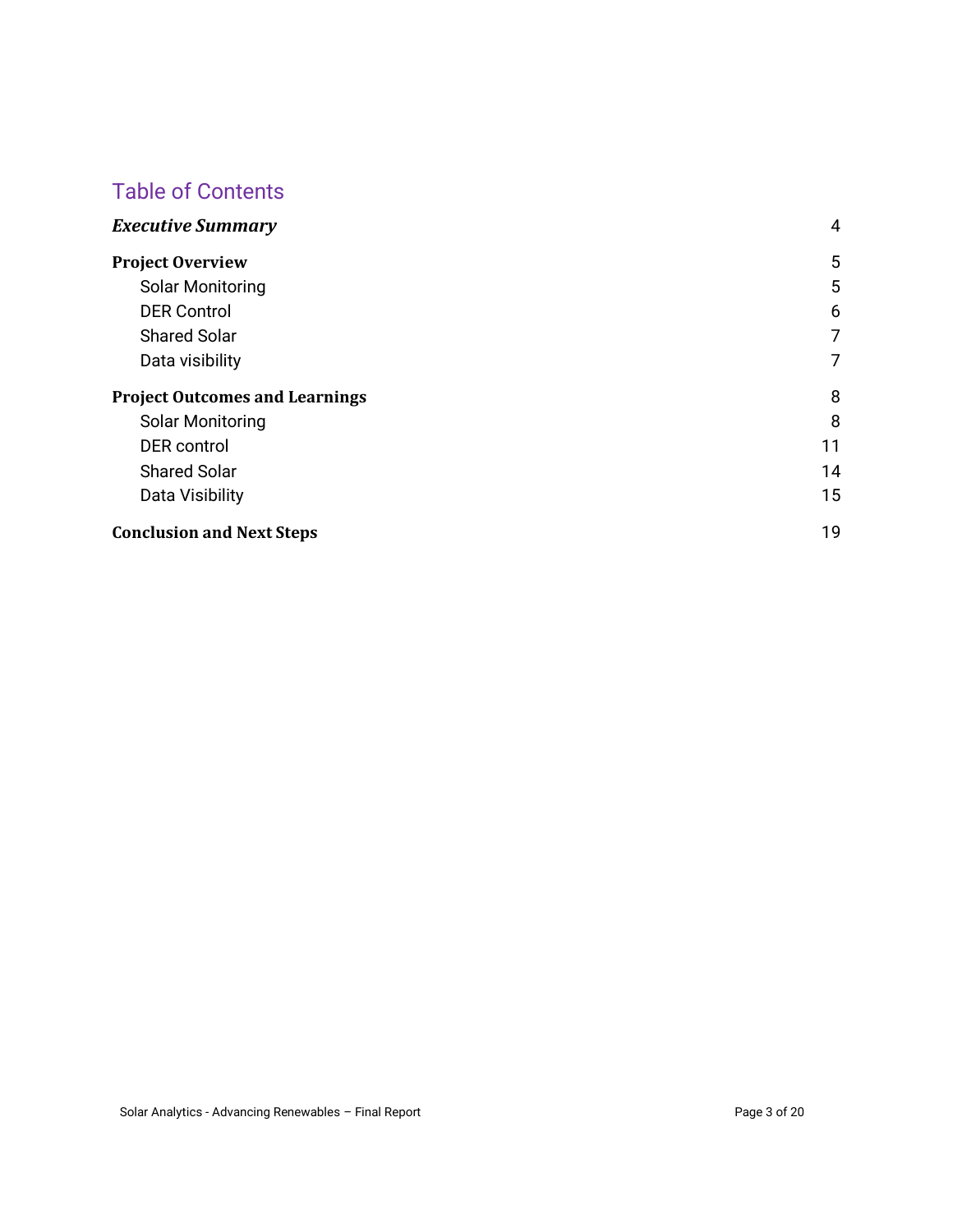## <span id="page-3-0"></span>Executive Summary

One of the key challenges facing the electricity industry in the transition to 100% renewable energy is how to equitably and cost effectively manage the increasing amounts of Distributed Energy Resources (DER) such as rooftop solar and batteries. It is essential that consumers continue to be able to install DER to reduce their electricity costs, while maintaining grid reliability and providing equitable outcomes for all electricity customers.

There are 3 million rooftop solar systems installed across Australia, with a combined generation capacity of 15GW<sup>1</sup>, approximately 20% of the total Australian generation capacity or 7% of electricity generation. In South Australia, Rooftop Solar has provided up to 84% of total electricity demand (34% nationally)<sup>2</sup>.

However almost all of this DER is invisible to the network operator, and it cannot be remotely controlled to manage its interactions with the electricity network or maximise the benefit for the solar owner on a day -to-day basis. This lack of data and control is hampering the network operators' ability to manage the electricity grids, and reducing the benefits of DER to both solar consumers and the wider community.

Solar Analytics provides solar energy management services for rooftop solar photovoltaic (PV) energy systems. The aim of this project was to accelerate the deployment of technology to monitor the performance of residential solar PV systems and provide low-cost analytics and fault diagnostics.

Over the course of this three-year project, this project has delivered:

- 20,000+ Rooftop solar systems with intelligent analytics and fault diagnostics
- 1000+ Rooftop solar systems from integrations with global inverter partners Sungrow and Fronius, with agreements signed and work underway on two more (GoodWe and GroWatt)
- 700+ Rooftop solar systems with active control and the ability to control battery storage
- Energy Plan Optimiser functionality launched nationally that can save solar consumers over \$400pa through intelligent electricity retail plan analysis and recommendations
- A demonstration of the value of accurate solar monitoring, being \$107pa for a typical residential customer and \$3,052pa for a typical commercial customer

<sup>&</sup>lt;sup>1</sup> Solar in review, AEC Oct 2021

<sup>2</sup> [https://reneweconomy.com.au/rooftop-pv-meets-84-pct-of-south-australia-demand-sends](https://reneweconomy.com.au/rooftop-pv-meets-84-pct-of-south-australia-demand-sends-operating-demand-to-new-low/)[operating-demand-to-new-low/,](https://reneweconomy.com.au/rooftop-pv-meets-84-pct-of-south-australia-demand-sends-operating-demand-to-new-low/) Renew Economy, Sep 2021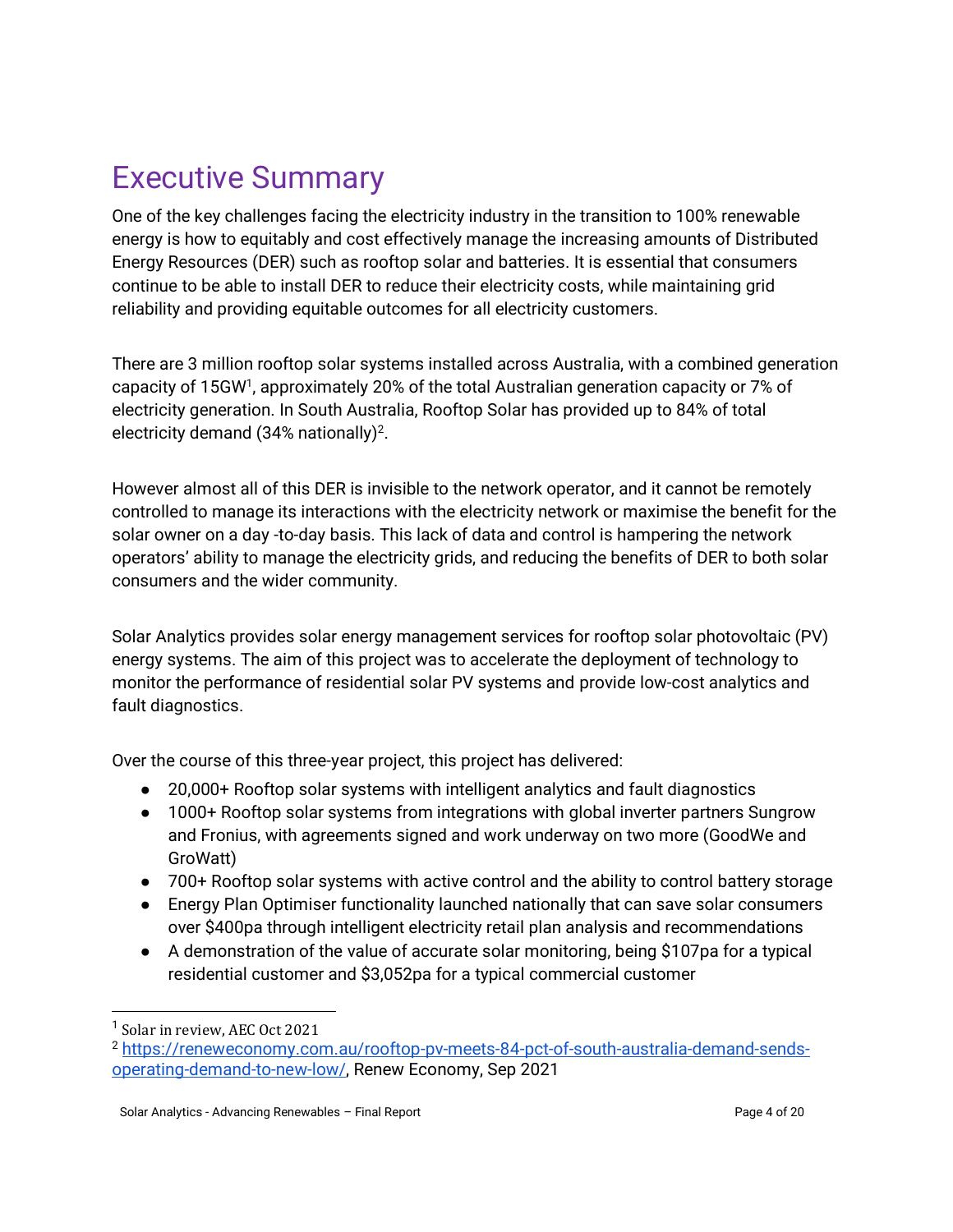- Energy data to AEMO, 14 universities, 5 network operators and 5 other energy market participants
- A follow-on project with AEMO to deliver high granularity sub-second data around grid events, eg voltage, frequency excursions
- **•** An industry initiative to establish the [DER Visibility and Monitoring Best Practice Guide](https://www.dermonitoring.guide/)<sup>3</sup>
- And the exploration and launch of a trial shared solar program. This was not launched commercially at scale as it was determined that the access to smart meter data is required to make it viable (waiting on Consumer Data Right (CDR) implementation or similar)
- the technical groundwork required for Solar Analytics to provide a market leading distributed energy resources management to facilitate higher penetration of roof-top solar.

Togther, these outcomes are helping the Australian electricity grid to transition from a predominately central fossil fuel powered grid to a lower cost 100% renewable energy grid, with Distributed Energy Resources (DER) such as rooftop solar becoming a major source of electricity generation.

## <span id="page-4-0"></span>Project Overview

This project had four streams of work to enhance the value of DER for both network operators and solar consumers.

## <span id="page-4-1"></span>Solar Monitoring

Overall, this project has enabled Solar Analytics to provide over 20,000 new solar customers with active solar monitoring and deliver 37 GWh of distributed rooftop solar electricity per year, with an energy production valued at \$9.1 million per year.

The key benefits of active solar monitoring were demonstrated to be:

- 1. Increased solar generation.
	- Use of monitoring allows for early identification of solar system issues in the first 6 months leading to an increase in solar production of 4.8% for small systems and 7.6% for large systems.
	- A further increase of 3% for small systems and 11.9% for large systems can be attributed to the detection of zero generation faults.

<sup>3</sup> https://www.dermonitoring.guide/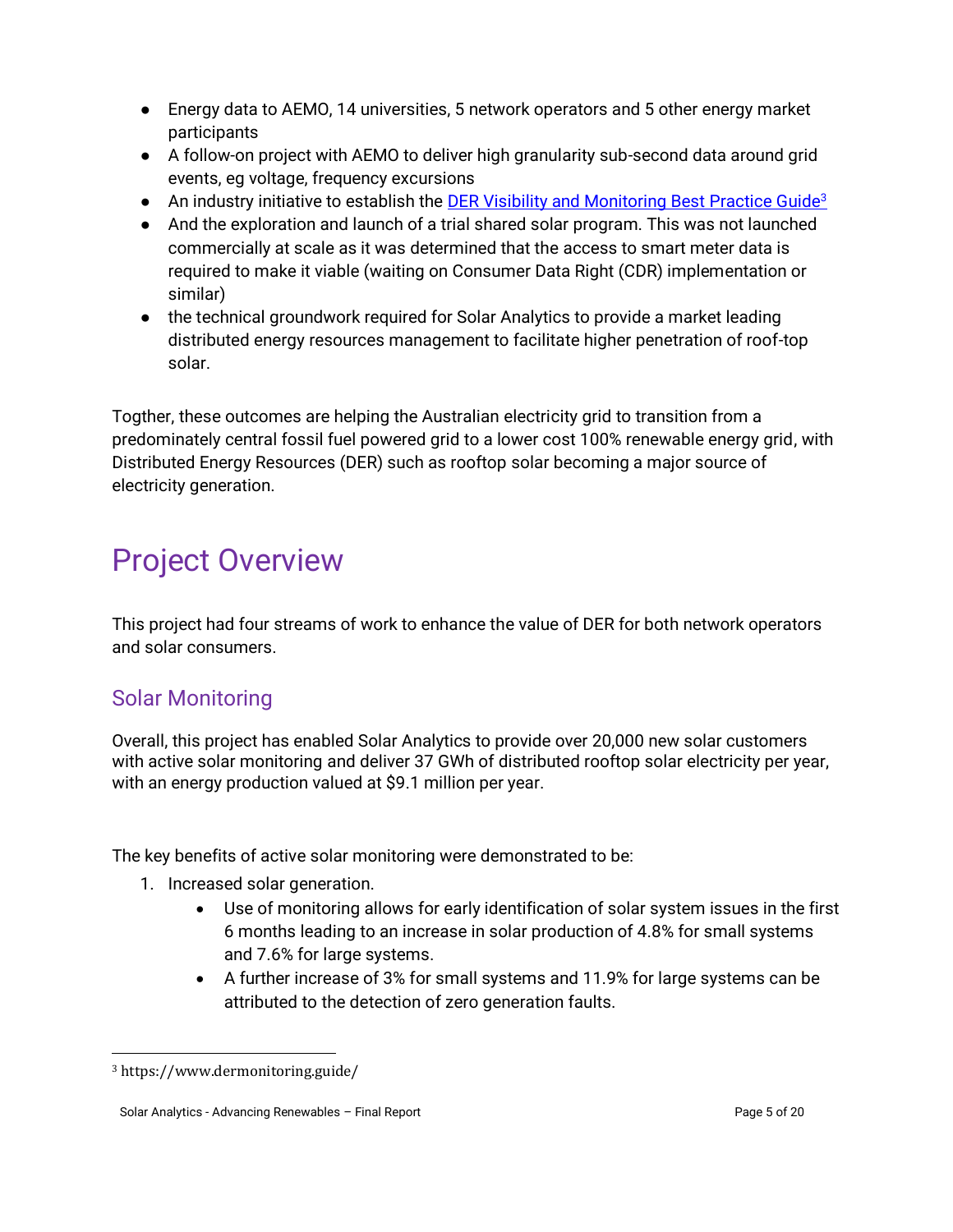- Together, this increase in solar generation leads to annual savings of \$132 per site (\$107 p.a. for residential customers and \$3,052 for commercial customers).
- 2. Better management of energy consumption. Solar owners were able to increase their savings through shifting the energy load of major load appliances such as hot water, airconditioning, pool pumps and electric vehicles. This active management of load patterns saved customers up to \$350 pa, however it was highly variable across customer segments based on their ability and inclination to shift these energy appliances.
- 3. Optimal selection of retail electricity plan. Switching energy plans can save residential solar customers an additional \$400pa, including the choice of a Flat or Time of Use tariff.

## <span id="page-5-0"></span>DER Control

For rooftop solar to become the largest source of electricity generation, it is not sufficient to simply have actively monitored DER and high data visibility. As DER penetration increases it will also become necessary to be able to remotely and automatically control this DER to optimise the benefit for the solar owner, and respond appropriately to wider electricity network requirements.

One of the fastest and lowest cost methods to provide this intelligent control is through connection to the solar inverter. In this project, Solar Analytics launched a new Integrated product solution that provided the required level of control, and at a lower cost than the Classic hardware enabled monitoring solution.

This new Integrated solution has been launched in the market with global inverter partners Sungrow and Fronius, and agreements have been signed and work is underway with GoodWe and GroWatt. To date over 1,000 Integrated systems have been installed.

The key benefits of this Integrated solution are:

- Lower cost (approximately 50% of the cost of the Classic solution)
- Able to be applied to existing solar systems
- Able to decrease the solar generation if required in response to network events
- Able to control energy storage through the inverter, including consumption and generation

This new product forms the foundation of a market leading distributed energy resources management product that will play a key role in managing higher penetration of roof-top solar PV.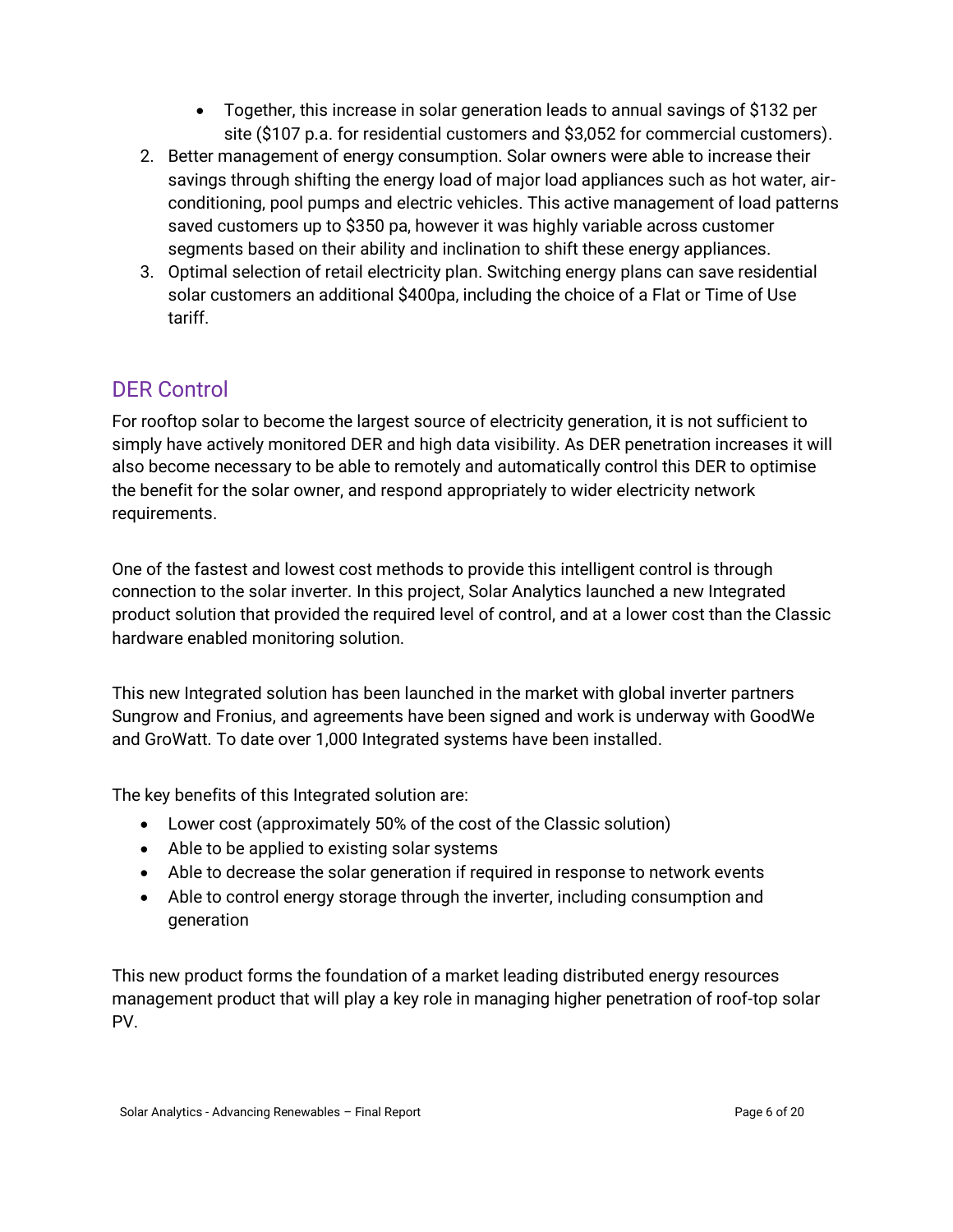### <span id="page-6-0"></span>Shared Solar

Solar Analytics developed "Shared Solar" to connect residential solar owners with non-solar owners through a shared energy trading platform. This platform enabled solar homeowners to select from a range of options for how they sell their surplus solar, and non-solar households to purchase this lower cost solar electricity. The successful implementation of this project would see a substantial increase in the number of consumers who could benefit from the uptake of rooftop solar. The project would demonstrate a community electricity trading platform ready to facilitate the future uptake of home energy storage and EVs, and suitable for deployment internationally.

The solution was highly customer focused and developed using Lean Startup Methodology. Solar Analytics defined the model, provided the monitoring and analytics, developed the platform, and established and leveraged partnerships. Initial development relied on the participation of a retailer to maintain the trading ledger.

While there was extensive consumer interest in the trialled offering, there were two key barriers that prevented a commercial launch of the product:

- 1. Simplicity. The value proposition for consumers is both technically difficult to convey, and the effort required to participate is relatively high. Hence, take-up was low.
- 2. Price. The cost of providing the service using dedicated hardware was high, and due to the current network tariff structures, there is negligible savings from sharing electricity locally.

It is anticipated that these two barriers would be addressed through two industry wide reforms:

- a) the implementation of Consumer Data Rights (CDR), which would enable customers to give access to the smart meter data to third parties like Solar Analytics. This would enable a low cost, simple, digital on-line sign-up process.
- b) Locational pricing. This is the ability of network operators or energy retailers to differentially charge based on the distance the electrons travel.

## <span id="page-6-1"></span>Data visibility

Almost every energy industry report published in the last three years has stated that one of the key barriers to the renewable energy transition is a lack of data and visibility of DER. This project provided historical and real time electricity data to network operators, regulators, academic institutions, and mark participants to help address this critical lack of DER visibility.

The project also delivered an industry wide collaboration to establish the **DER Visibility and** [Monitoring Best Practice Guide](https://www.dermonitoring.guide/) to accelerate the provision of high granularity energy data.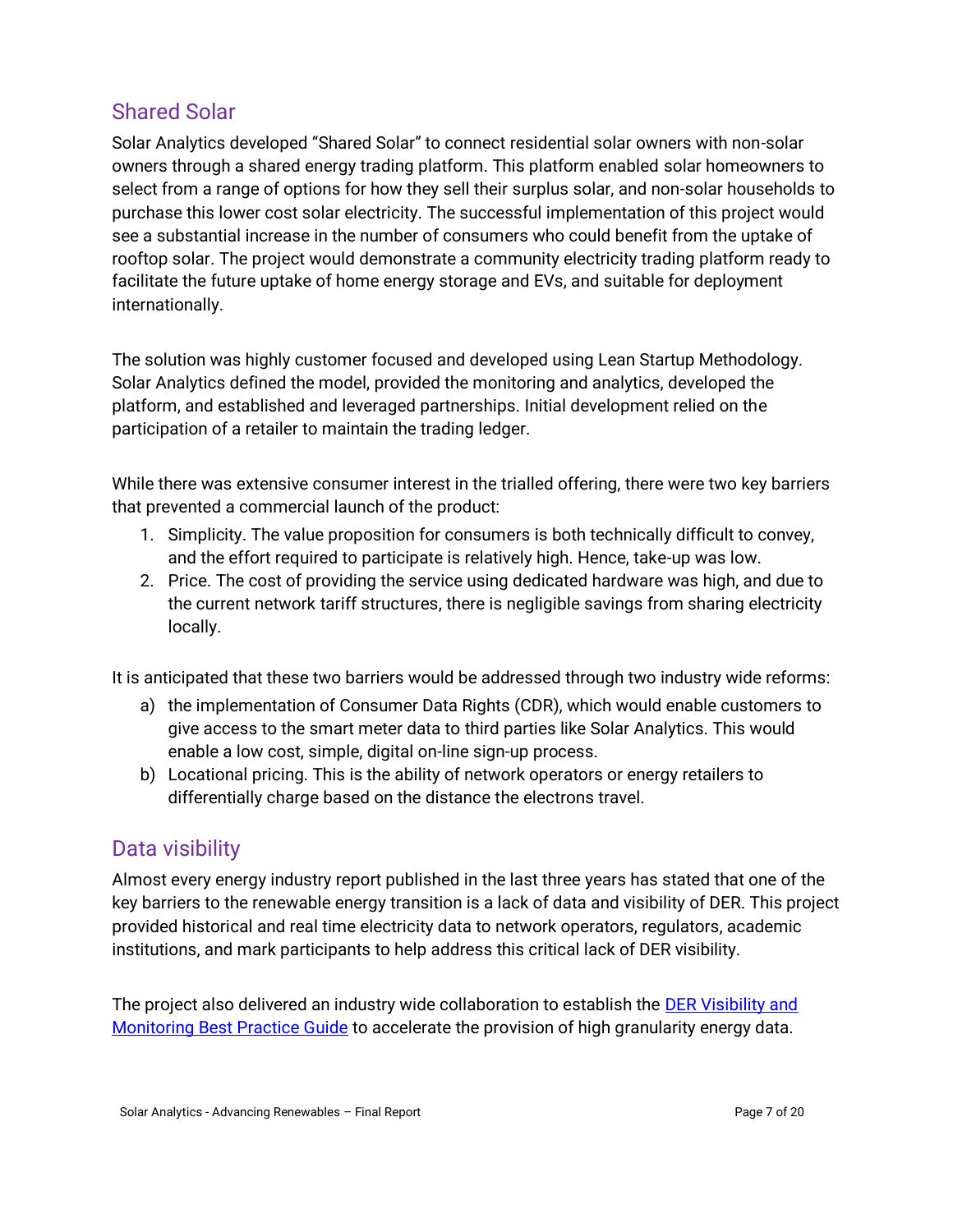Finally, the project explored the value of more granular DER data with AEMO and network operators.

The Project included the delivery of two demonstration data products.

- 1) Live Data Product (LDP) 100 sites of data per DNSP with semi-live data available at 5 minute intervals.
- 2) Historic Low Voltage Data Product (HLV) 1,000 sites nationally with 12 months of historical data available at 5-minute intervals.

The data was used for research purposes to:

- gain an understanding of the value of improved visibility across the low voltage network;
- enhance network modelling;
- improve reliability and efficiency; and
- support the increased uptake of distributed energy resources (DER).

## <span id="page-7-0"></span>Project Outcomes and Learnings

### <span id="page-7-1"></span>Solar Monitoring

The key learnings from this project are:

1. Active performance monitoring increased solar generation by 14% (or an average of \$107 p.a. for residential customers and \$3,052 for commercial customers) due to faster fault detection and rectification.

2. By monitoring both solar generation and electricity consumption, residential customers also save up to \$350 p.a. by shifting their loads to times of high solar generation.

3. Through the optimal selection of retail electricity plans, residential solar customers can save an additional \$400 p.a., and generate savings of \$200 p.a. for solar customers. This includes choosing flat or Time-of-Use tariff structures. There is significant variability depending on the customer's location and energy profile.

4. Buying solar is confusing, with consumers struggling to compare between solar offers and often deciding on price alone. This makes presenting the value of solar monitoring challenging at the point of sale due the amount of new information being presented.

The costs of Active Monitoring are paid for by the system owner. The costs are around \$800 for standard residential and \$1500 for commercial solar systems across 10 years. This includes the monitoring device, installation of the device, and ten years of active monitoring.

In addition to saving business and households thousands of dollars in electricity costs, increasing our total renewable energy generation and helping us meet our climate change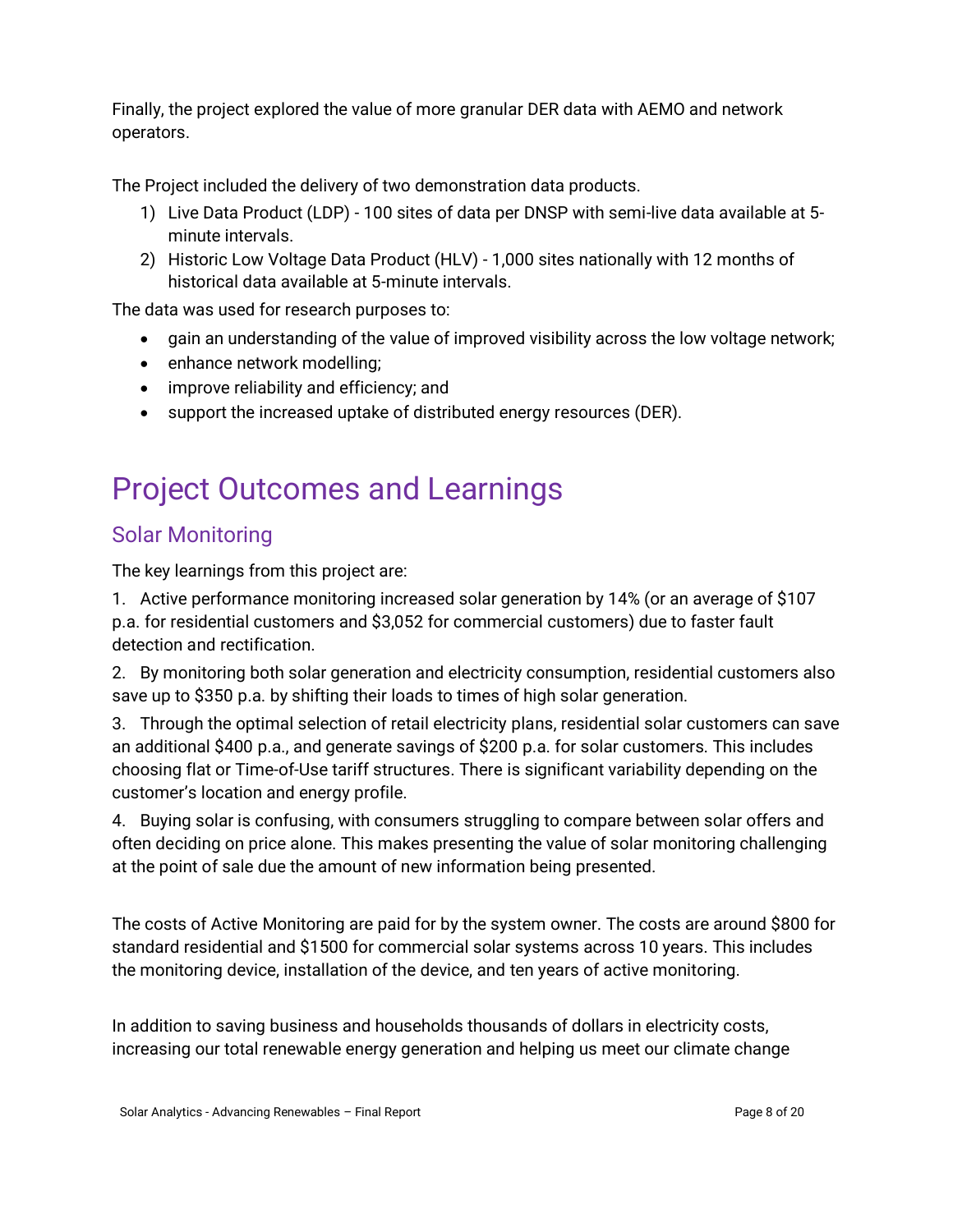commitments, rooftop solar has been demonstrated to provide savings for all energy consumers through:

- a) reduced severity and length of peak demand periods,
- b) reduced wholesale electricity costs<sup>4</sup> saving \$2.2 \$3.3 billion for NSW electricity customers alone in 2016/17<sup>5</sup> , and
- c) increased grid resilience through autonomous DER response $^6$ .

The key for a consumer to be able to better manage their electricity costs is visibility and readily actionable information of what actions they can take. Empowering the solar owners to better manage their solar and energy profile includes the following.

- a) Savings can be made from increasing self-consumption and lowering the amount of energy imported from the grid. For example, by changing large energy using appliances such as hot-water heaters and pool pumps to be operating during daytime hours rather than at night. Detailed savings expected in each state can be seen in a Solar Analytics blog post on energy shifting<sup>7</sup>.
- b) Active monitoring with additional measurement of these large energy appliances allows for identification of an appliance fault that otherwise would have gone detected. An example is given in a recent Solar Analytics blog post in which leakage from a hot water was identified early and rectified $^8$ .
- c) Active monitoring gives the customer a better overview of their energy usage, making it easier to choose the best electricity tariff to match their consumption. Once the customer can see how much energy they are using in shoulder and peak times, and how much of this is a shiftable load, they can pick a tariff to maximise their savings.
- d) A further benefit of this visibility is the provision of an accurate assessment of what the ideal battery size would be for the customer's specific energy profile. Once the optimal battery size is determined, the cost and savings (in both energy and dollars) can be presented, enabling the customer to make an informed choice of if and when to add battery storage to their solar system.
- e) The ability to see live and historical energy production and consumption in a clear and easily understandable format, also enables customers to become energy knowledgeable. For example, live energy data allows a customer to see exactly which appliances draw greater amounts of electricity.

There are two main types of electricity tariff – flat and Time-of-Use (TOU). A flat tariff has the same price of electricity throughout the day. A TOU tariff will vary the price of electricity depending on the time of day, i.e. more expensive during the period of high national electricity

<sup>4</sup> <https://www.aemc.gov.au/news-centre/media-releases/electricity-prices-falling-across-whole-supply-chain-first-time>

<sup>5</sup> https://energysynapse.com.au/small-solar-py-nsw-wholesale-electricity-market/ Oct 2017, Energy Synapse

<sup>&</sup>lt;sup>6</sup> Technical Integration of Distributed Energy Resources, Apr 2019, AEMO

<sup>7</sup> <https://www.solaranalytics.com/au/blog/energy-load-shifting-made-easy>

<sup>8</sup> <https://www.solaranalytics.com/au/blog/how-checking-in-on-your-energy-usage-from-time-to-time-can-save-you-money>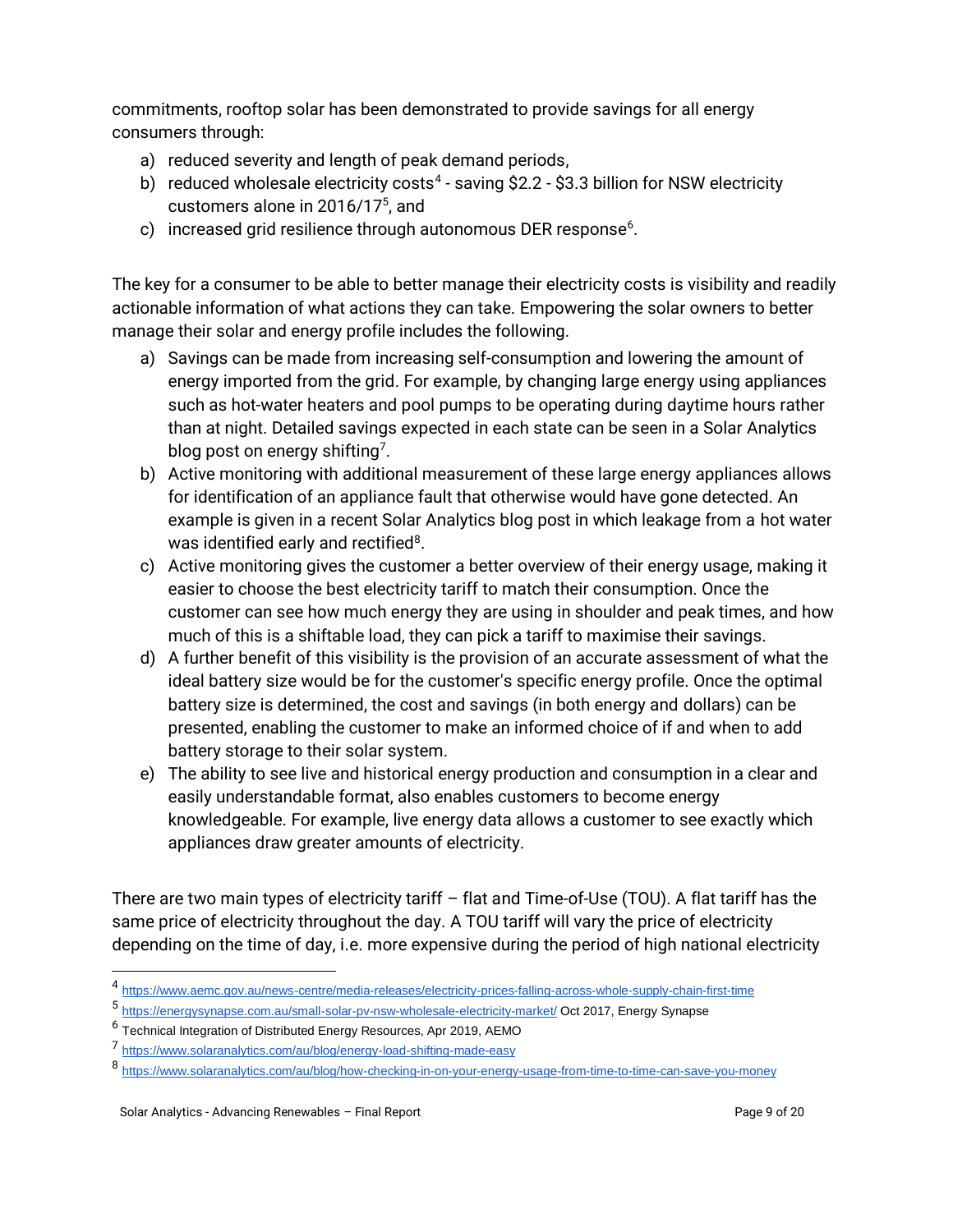usage (typically 3pm – 10pm), and cheaper during periods of low electricity usage (typically 10pm-6am).

A further complication is that the time of use charges vary depending on the location, and may be different for the energy purchased from the grid (energy retailer tariff), and the energy sold back to the grid (Feed-in tariff).

By analysing the fleet of solar systems monitored throughout this project, it was shown that the orientation of a solar system (i.e. the direction the solar panels on the roof are facing) can determine which electricity tariff will generate the most savings for the customer.

With flat feed-in tariffs, the profits from solar energy being sold back to the grid is directly in proportion to the amount of solar energy exported.

However, when the feed-in tariffs are TOU, the orientation of the solar system has a significant impact on the energy savings. The actual savings achieved from the TOU tariff will vary between households, and is heavily dependent on the following factors:

- The specific electricity tariffs available
- · The proportion of electricity generated that is consumed by the household, i.e. % selfconsumption (the average is 42% of solar being consumed on site)
- · The energy usage patterns of the household, i.e. how much energy is consumed during peak periods
- · The ability of the household to shift loads away from peak periods

The key to choosing the right tariff structure, and when best to use your large energy appliances, is to first choose the best retail electricity plan. Electricity retail competition varies significantly across the country, with high levels of competition and tariff variability in NSW and VIC, and minimal levels in WA, NT and regional QLD. Below is an analysis of the savings available to Solar Analytics customers who have entered in their current energy plan details. On average, they can save over \$400 p.a. depending on their location and energy profile. Of course, the best energy plan will change when energy usage patterns change.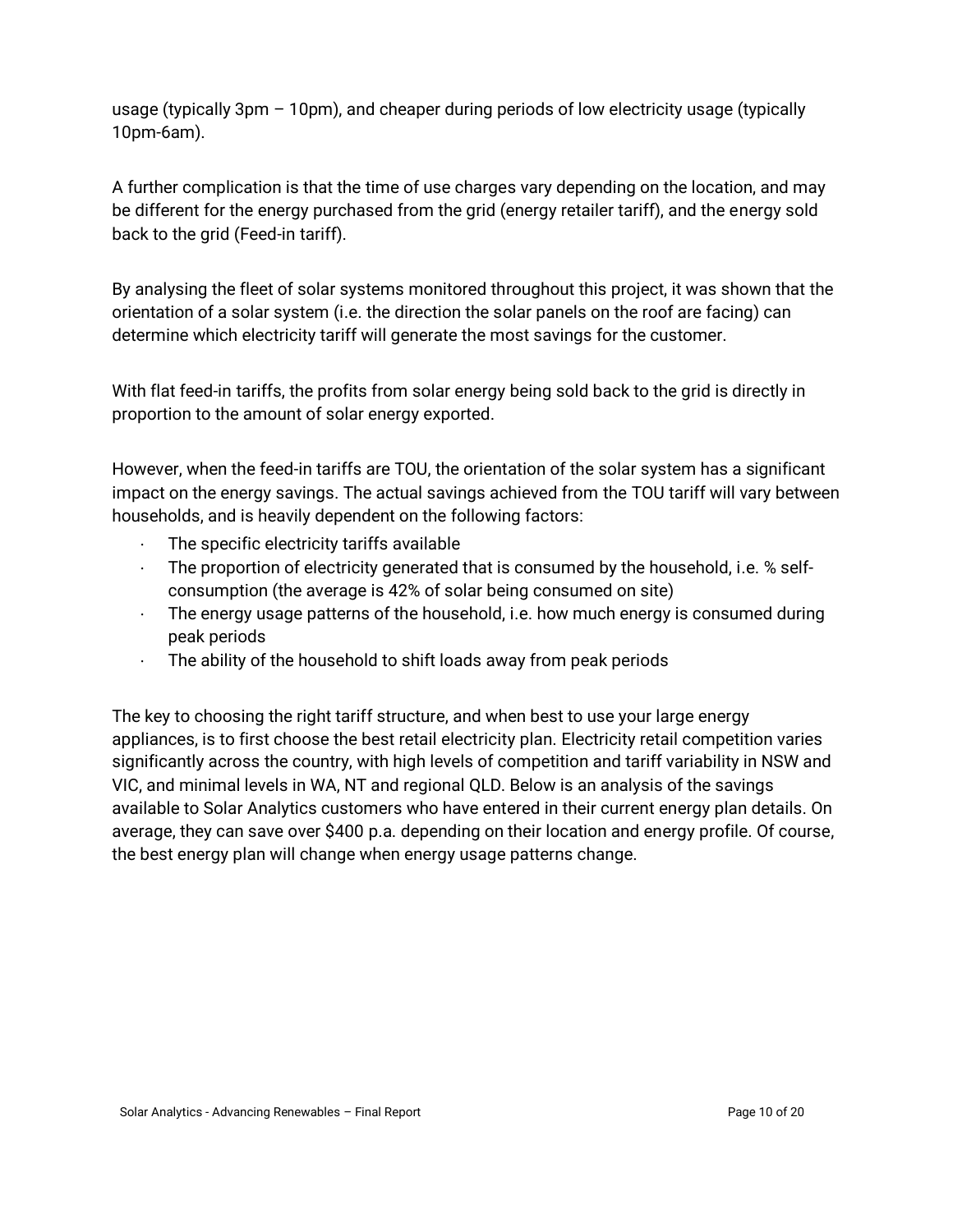

#### **Average annual savings calculated per customer across different DNSPs comparing current plan with the best possible plan in the market.**

One of the key learnings of this project was the pace of change in the energy retail market. In the states with high energy retail competition, the best offer changes on a monthly or even faster basis as market offers come and go. To maximise consumer benefit, it is therefore important to regularly compare the market, and automatically notify them if a significantly better offer emerges. Solar owners who are already on a good plan also provided feedback that this knowledge was valued. It is one less thing they need to think about, and further increases their solar satisfaction.

## <span id="page-10-0"></span>DER control

With the increasing penetration of DER on the Australian grid, it is becoming essential for this DER to be actively controlled to avoid negative grid impacts. "The electricity grid is at risk from too much uncontrolled rooftop solar generation".<sup>9</sup>

The first implementation of mandated control has been in South Australia, where all new solar systems are required to appoint a Relevant Agent who can respond to commands from SAPN to either disconnect the solar system for a specified period, or limit the system to zero export.

<sup>9</sup> Australian Energy Market Operator, Integrated System Plan, 2020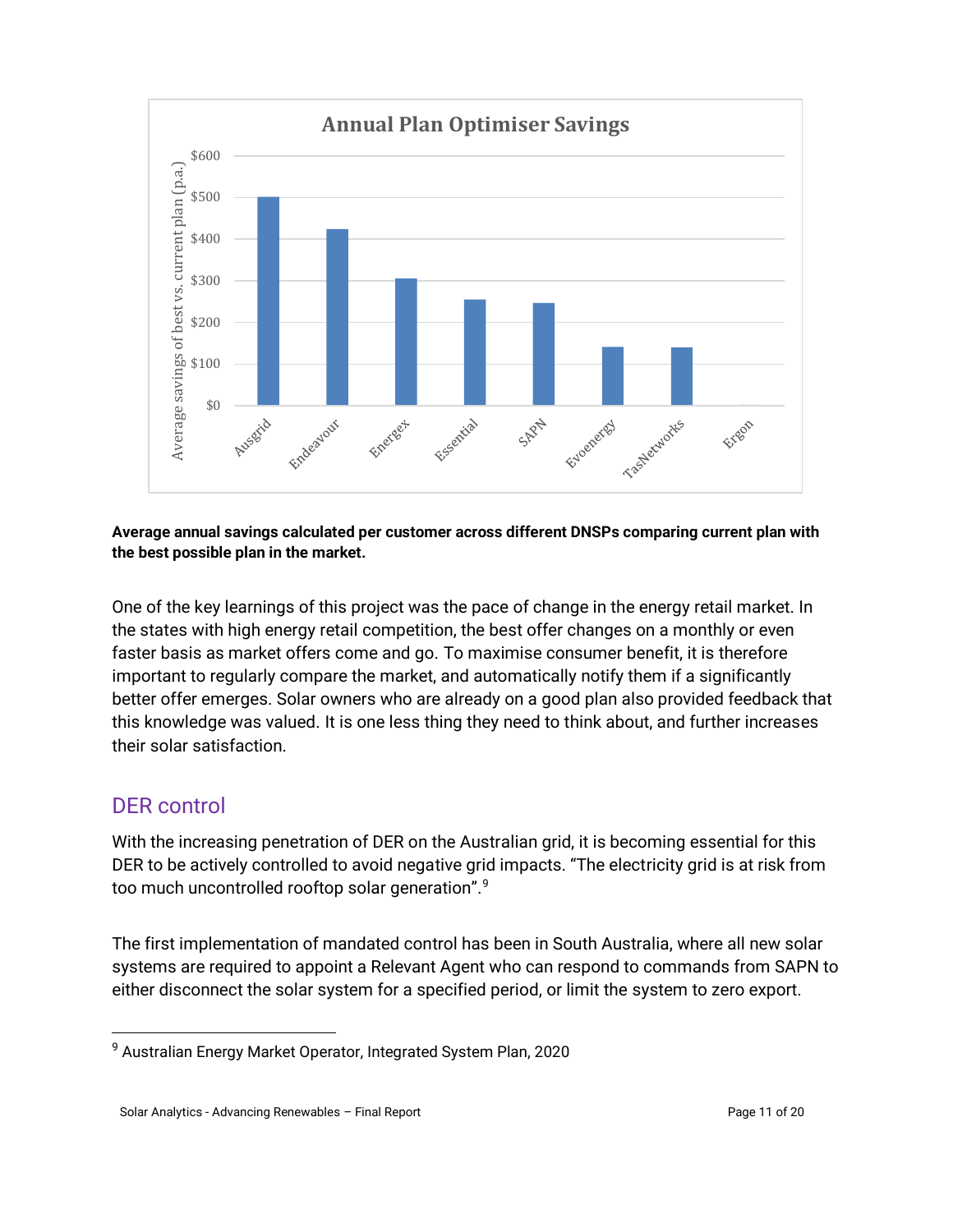Solar Analytics is registered as a Relevant Agent, and has several hundred solar systems that respond to these commands.

South Australia Power Network (SAPN) issued the first disconnect command in March 2021, and has issued several more since. This is expected to become more frequent, especially in Spring and Autumn, as rooftop solar continues to grow.



Australian Energy Market Operator, Integrated System Plan, 2020

#### **Average daily electricity load profile in South Australia, taken from Integrated System Plan, AEMO, 2020.**

Integration was achieved with Sungrow and Fronius inverters, including almost all of their current range of inverters. This also included their hybrid inverters that have battery control, although Fronius has not yet released their control Application Programming Interface (API) so the control functionality has only been tested on Sungrow inverters.

Sungrow is one of the largest manufacturers of solar inverters world-wide and leads the market in Australian residential solar inverters. Hence, they are a promising partner for future large scale roll out of DER Control and eventually orchestrated Virtual Power Plant (VPP) operation.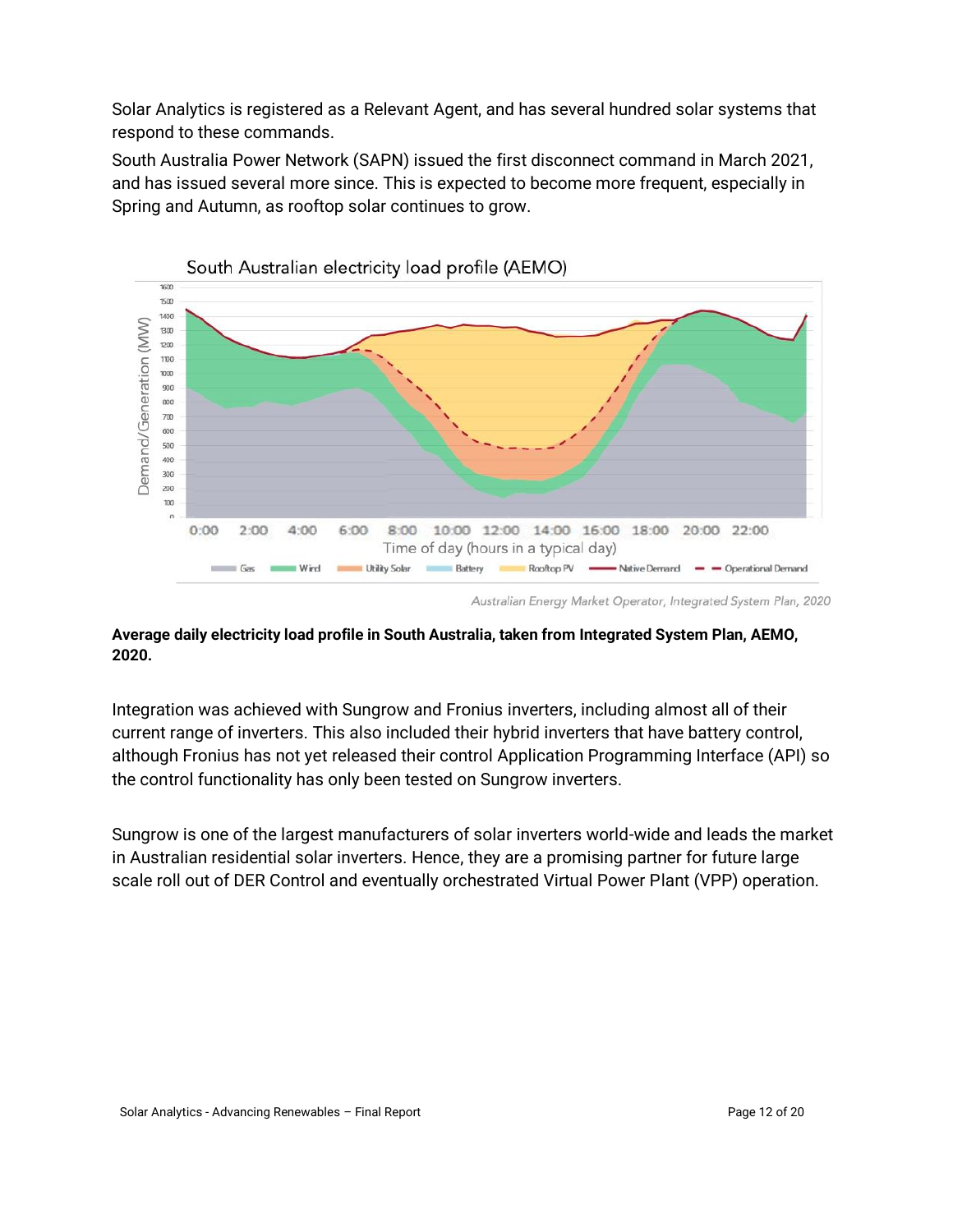The Sungrow inverter communicates via local Wi-Fi to Sungrow servers, providing a large array of operational data. Solar Analytics has built the required pipelines to connect to the Sungrow

API to retrieve these data and store on the Solar Analytics servers and display on the Solar Analytics dashboard. We have also tested use of the API to change inverter settings, facilitating the control tests presented below.

The following control was implemented:

- Adjust export limit, i.e. kilowatts (kW) about to be exported to the grid
- Forced charge, i.e. manual battery charge cycle
- Production limit, i.e. solar energy production set to zero or a specified maximum
- Dashboard verification, confirmation of results between Sungrow and Solar Analytics dashboards



**Hardware and software required for Solar Analytics integrated product**



**Operational data showing export limit functionality being applied to a single Sungrow inverter.**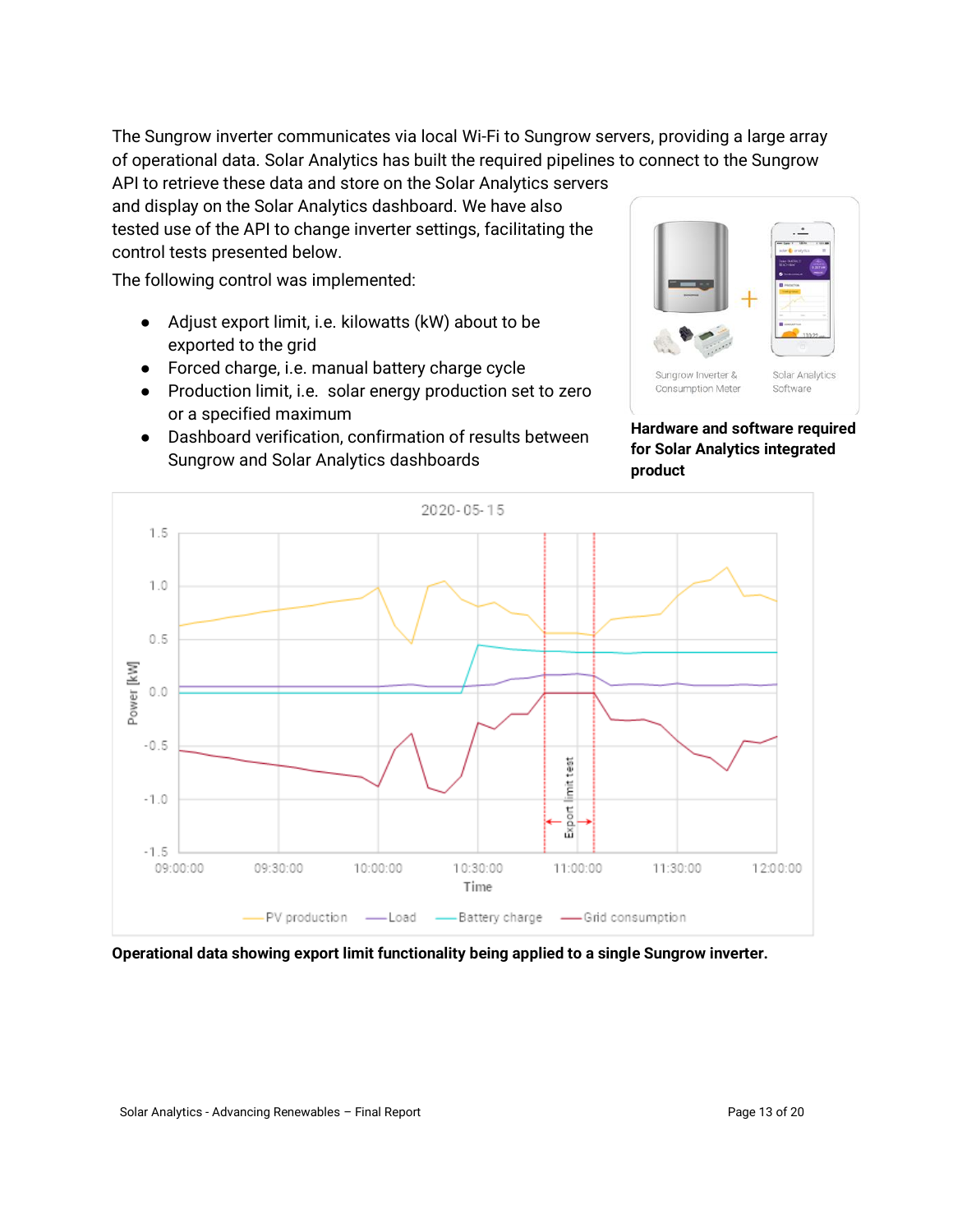### <span id="page-13-0"></span>Shared Solar

The initial phase of the project was research-focused to uncover the primary drivers of user interest, engagement and value discovery. Online surveys were conducted with ~700 energy consumers, both solar owners and non-solar owners. We then conducted 50 face-to-face interviews to collect qualitative information that was designed to first introduce the idea of Shared Solar and then to gauge overall interest in the concept.

Based on these findings, we sought out an already established community to test our hypotheses with the beta version of the platform. A local high school allowed us to leverage its network and communication channels to recruit 20 users, 10 with solar and 10 without. We partnered with Energy Locals as the retailer who would manage the actual transactions.

We built the algorithms on the back-end to manage the energy data flows and to calculate the results of the trades between prosumers and consumers. This data was then used to populate the user dashboards and provide insights to drive the behaviour. Additional pages were developed on the front-end to facilitate social connections and trading.

The final iteration of the project became a community Dashboard included as part of the Solar Analytics platform for a subset of  $(\sim 450)$  users. While some users found the platform to be informative and useful, the general levels of engagement were not high enough to warrant releasing the feature to all Solar Analytics users.

Unfortunately, we were unable to find a successful model to deliver on the project goals in terms of both a viable business model to earn the company additional revenue or as an engaging product for users to derive value. Despite several adjustments to the focus of the project, we have decided not to pursue development further and will not continue to offer the Shared Solar functionality to the market in its current form. There have been significant learnings gained from the project which will ultimately inform work on future, similar feature builds. We feel that, while peer to peer energy trading as a stand-alone capability may not be fully viable, as part of a wider effort to enable homeowners more access to two-way energy markets, this project has provided great insight.

#### **Insight #1 People really don't like to give their solar back to the grid**

It's not a secret that Australians don't have great relationships with the energy companies. The feeling of being under the thumb of the big energy was so pronounced that prosumers indicated that they would rather donate their excess if they felt the benefit would be realised by someone they knew, rather than allowing the energy companies to gain a perceived profit. This dislike was so strong that respondents were willing to consider the economic irrational decision to forego their own financial gains in order to "stick it to the man." These results from the early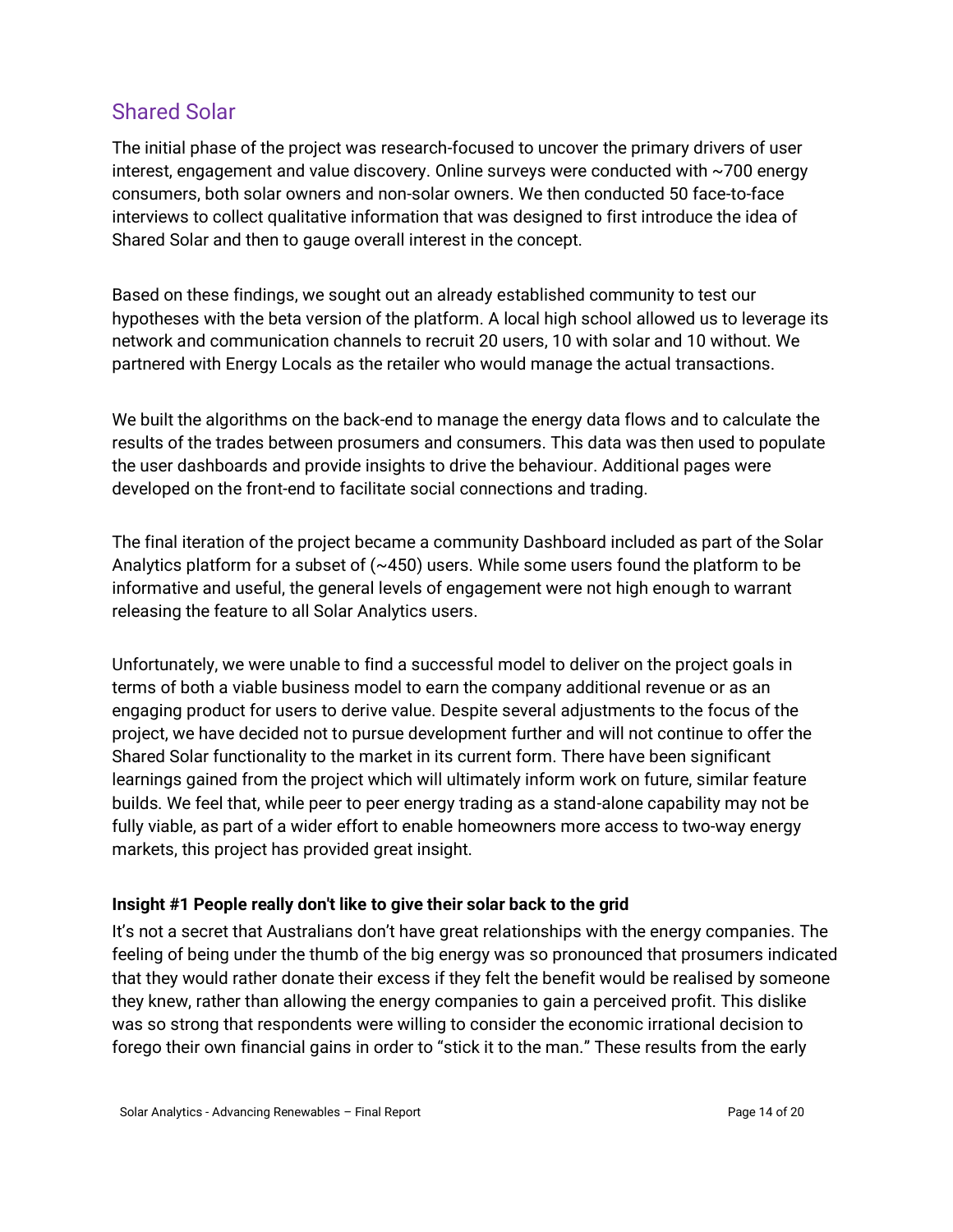research guided us toward our first main hypothesis that other values beyond financial drivers would lead to the success of the platform.

#### **Insight #2 Peer to Peer energy is technically and functionally very complicated**

Right from the start, we had no illusions that building a P2P trading platform would have significant barriers to implement within the confines of the current market structure. We had been paying attention to other trials within Australia and around the globe, and were very aware of the challenges. However, you never fully understand until you try something for yourself, and to that end, we learned how difficult it is to shoehorn a new business model into an existing paradigm. In a cost stack involving a commodity, multiple players in a value chain and consumers, we were unable to find a way to capture economic gains in an already crowded equation. On the technology side, all the component parts are functionally available, including using distributed ledger technology to manage data transactions. As new models for DER to grid integrations emerge, such as VPP, more elegant solutions are being developed to combine the component parts into a viable solution for enabling individuals to participate in two way energy markets.

#### **Insight #3 Consumer expectation about what is possible is unrealistic (at this time).**

Right from the start, managing the expectations of the consumers (and prosumers) proved to be a significant challenge. Without deep understanding of the market dynamics and requirements for facilitating transactions, consumers found it difficult to grasp why they could not simply buy and sell solar energy as if in a fully open market. Unsurprisingly, consumers struggled to understand the basic concepts about how the energy markets and grid physics worked, oftentimes thinking that their solar would be connected directly to their trading partners. The further the reality of our model departed from these visions, users became more confused and less engaged.

## <span id="page-14-0"></span>Data Visibility

The key learnings from this project were:

- 1. Data is gold. Academic institutions that study the electricity system were starved of the granular data needed to accurately model our grid and test alternative regulatory and policy settings.
- 2. Data delivers insights, but funds are tight. It is only with the provision of this high granularity data that organisations can explore how this data can be used to improve network operations and regulatory settings. Network operators are highly regulated, and it is challenging to secure funding to explore new data use cases.
- 3. More data needed. Even though Solar Analytics has a large and growing customer base, network operators ideally need data at every feeder to provide the ability to respond to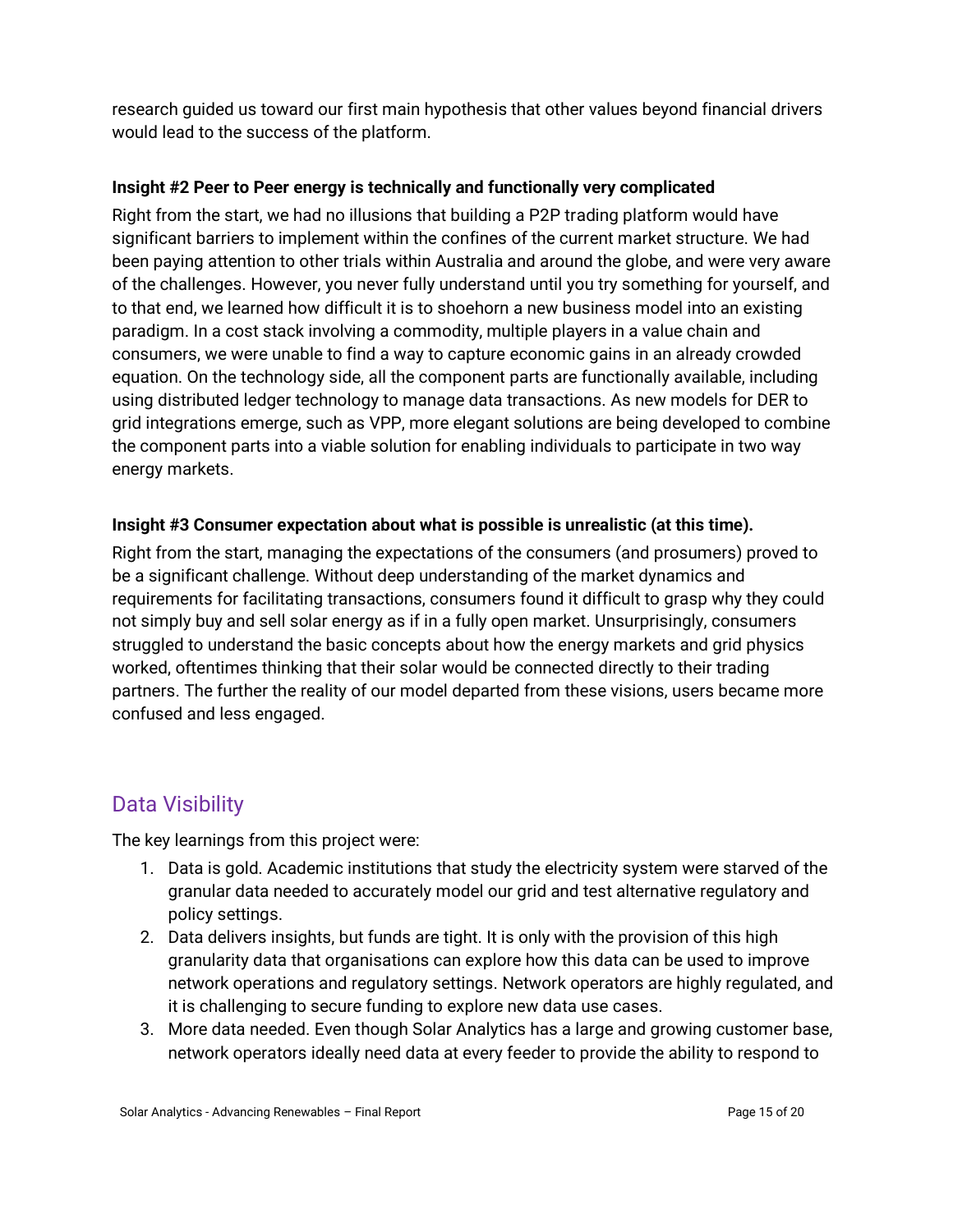network events and issues. As a result of this learning, Solar Analytics led an industry wide consortium in the development of the [DER Visibility and Monitoring Best Practice](https://www.dermonitoring.guide/)  [Guide](https://www.dermonitoring.guide/)<sup>10</sup> to accelerate the provision of high granularity energy data.

4. There are specific requirements for event-based voltage and frequency data to assist AEMO analyse these events to help maintain grid reliability and ensure adequate response mechanisms are in place for future events.

Solar Analytics contacted all fifteen network operators and the Australian Energy Market Operator (AEMO), and has shared near real time data via and Application Programming Interface (API) or "cloud to cloud" with five network operators and AEMO.

The five network operators in Victoria already have access to similar data from smart meters. Although this smart meter data is not as real time or granular, and does not provide total solar generation, it is available on almost all sites in Victoria, hence the monitoring dataset from Solar Analytics is less attractive than for network operators who do not have access to the smart meter data.

It was also noted that for some of the smaller network operators, such as ActewAGL, Solar Analytics has fewer sites available and hence the dataset is less valuable for providing actionable insights.

The Live Data Product was delivered to six organisations with the following data:

- 100 sites of data per DNSP
- Near real-time data available at 5-minute intervals (via API) for 12 months
- Site address to feeder level
- Grid side voltage, PV power generated, and power factor in each 5 min period

There were more challenges with sharing live API data with the network operators. This related to the additional security and access requirements. Feedback enabled Solar Analytics to improve the documentation and delivery method, e.g. extending the time window for retrieval to 48 hours to match their existing systems. Depending on the use case for the data, some users had challenges with data consistency such as:

- New sites being added to the data stream
- Some sites losing data, e.g. communications fault
- Shading impacts on solar generation
- Accounting for time zones

Overall, there was strong interest from the network operators, however the network operators are heavily regulated organisations that require significant planning and review to implement new projects. This means that it is challenging for a network operator or market regulator to effectively use this data for the following reasons:

<sup>10</sup> https://www.dermonitoring.guide/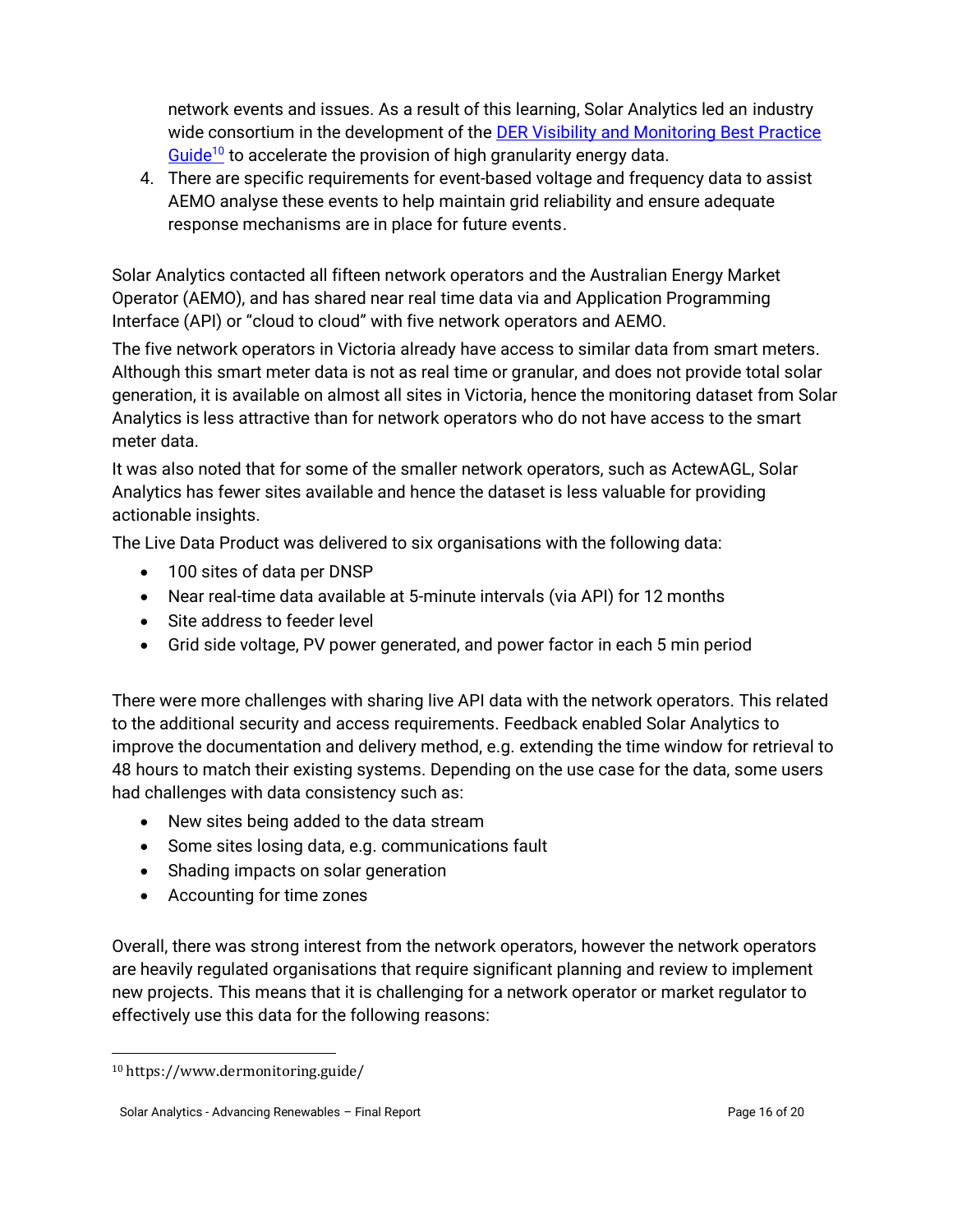- They typically work on year-long budget period projects, which are required to be reviewed and approved by senior management. This includes the allocation of funding or internal resources
- Connecting to the data stream requires internal resources from their technical department to collect the data and make it available to the engineers or analysts
- Utilising the data requires significant engineer or analyst time to combine with internal data sources and assess how the data can be utilised
- It is challenging to thoroughly scope out the project without first being able to explore that data and spend the time required to understand how it could be beneficially utilised. Hence, somewhat of a chicken and egg situation

The historic data product was delivered to 14 universities and research institutions for the purpose of research, generating publications and teaching. The data set provided including the following data:

- 1000 residential sites with rooftop solar distributed across urban and regional Australia
- site postcode
- 12 months of 5 min granularity data (Jan Dec 2019)
- Grid side voltage maximum and minimum voltage in each 5 min period
- solar photovoltaic (PV) energy generated in each 5 min period

Each of the academic institutions were able to readily use and analyse this data for their research projects. Feedback was provided from the academic institutions on the data quality and format, leading to minor improvements in how the data was prepared.

The most common use cases for the data was in their research on the following areas:

- Simulations of solar generation in microgrid systems, i.e. small islanded electricity networks not connected to the main electricity grid
- PV production modelling, e.g. analysing how increased solar penetration will impact the electricity network
- PV production forecasting, e.g. combining the data with weather data to forecast solar generation

Another important application of this dataset is for teaching. This is a great application to allow students to explore the real data and generate insights from the data. There are many directions where this dataset can potentially be used in future, including:

- Maximum voltage data to explore grid events and how it will impact the distribution network
- PV production data and maximum voltage data to explore the interaction between the two, for example the amount of solar being curtailed due to voltages exceeding the maximum allowed voltage level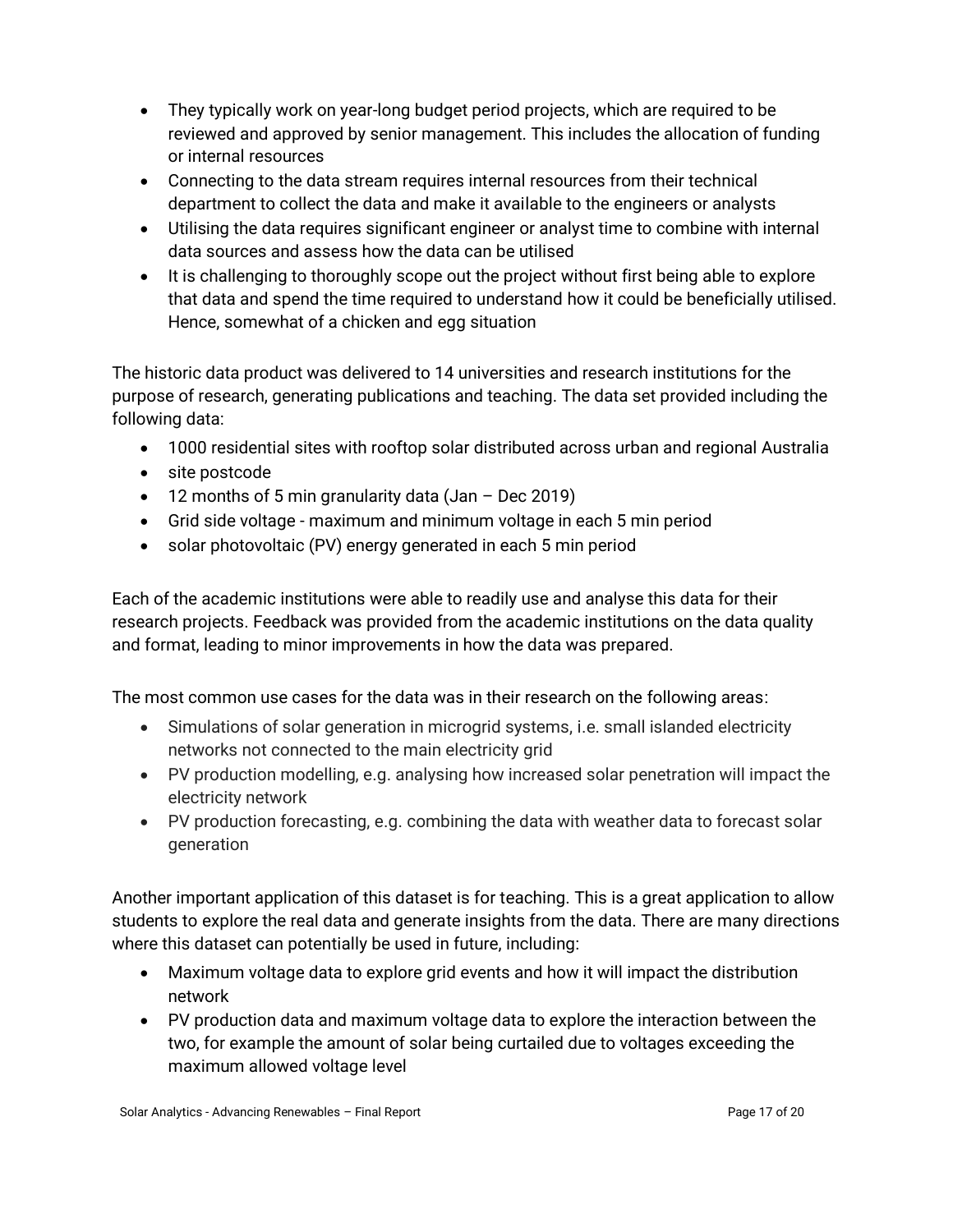- Detecting and accounting for shading from fixed elements such as trees and buildings and using this to help understand the loss that customers are getting (currently provided by Solar Analytics for our customers)
- PV system fault diagnosis
- Examining the impacts of draft regulatory proposals

Almost all of the data recipients had a strong interest in accessing more data, both types of energy data and for a larger number of sites. However, there was a wide range of expectations, including:

- Energy consumption data for the same sites enables increased modelling and simulations
- Sub-load data from individual appliances such as hot water, air conditioning and batteries
- Adding in the NMI field to correlate
- More than 12 months of data improves modelling accuracy and seasonal analysis
- Higher resolution data even sub second data for some applications
- Event based data ability to obtain more granular data around specific network events
- Additional parameters such as power factor, max/min power in period, PV capacity and other site information
- Network topology to map solar data to network operations
- Solar density on the applicable network feeder
- Increased numbers of sites, ideally two per feeder, which would require over 1 million sites across Australia

It is noted that all of the data provided under this project was compliant with Australian Privacy Law and Solar Analytics Privacy Policy. Some of the above requested data would not be able to be provided if it contravened either of these requirements that protect our customers privacy.

Over a period of twelve months, based on the expressed needs of the network operators, Solar Analytics led an industry initiative to establish a common data format and set of requirements to meet the need for much greater increased data visibility. This resulted in the development and publishing of the **DER Visibility and Monitoring Best Practice Guide<sup>11</sup> that has been** developed and is supported by the following organisations.

<sup>11</sup> https://www.dermonitoring.guide/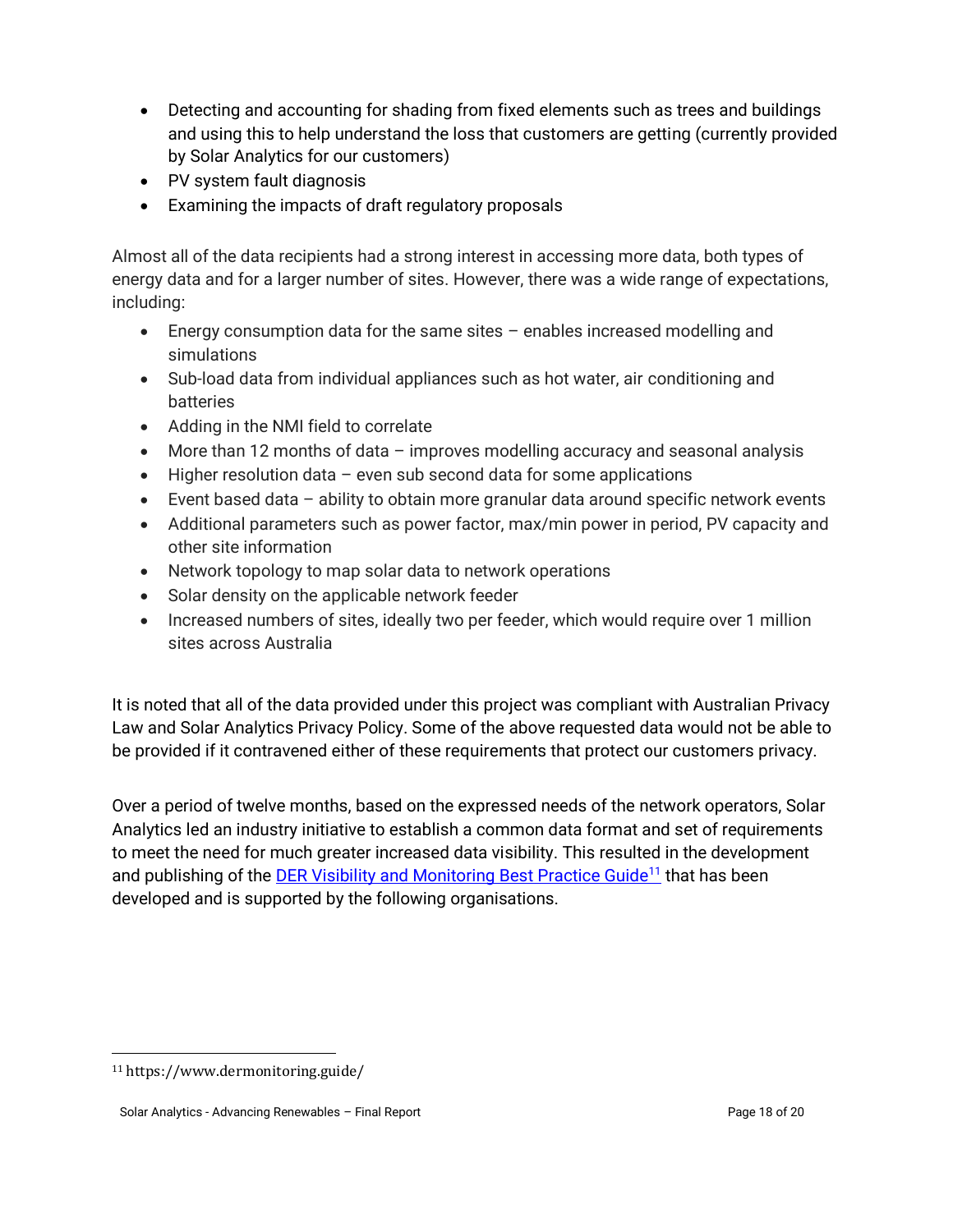

**Group of organisations that have supported and helped develop the DER Visibility and Monitoring Best Practice Guide.**

## <span id="page-18-0"></span>Conclusion and Next Steps

This project provided significant outcomes to accelerate our renewable energy transition through increased solar consumer value and increased DER visibility and control. By enabling consumers and network operators to optimise increased amounts of DER, this is helping the Australian electricity grid to transition from a predominately central fossil fuel powered grid to a lower cost 100% renewable energy grid.

The next steps to continue this transition are:

- Implement the **DER Visibility and Monitoring Best Practice Guide**<sup>12</sup>
- Expand the collection and utilisation of sub-second event-based data
- Accelerate the shift from passive rooftop solar to actively monitored and controlled DER though a combination of regulatory reform to enable DER to access the full value stack, and resulting compelling and innovative DER consumer product offerings
- Once CDR is implemented, trial shared solar programs to bring the benefits of DER to those who cannot put solar on their roof

Future projects should focus on how to deliver the benefit of active solar monitoring to more customers. This could include lower upfront cost for the consumer, improved messaging at point of sale, or integration with other products and services so that the benefit is inherently included. This will increase the total amount of rooftop solar electricity generated and provide these benefits to more solar owners.

<sup>12</sup> https://www.dermonitoring.guide/